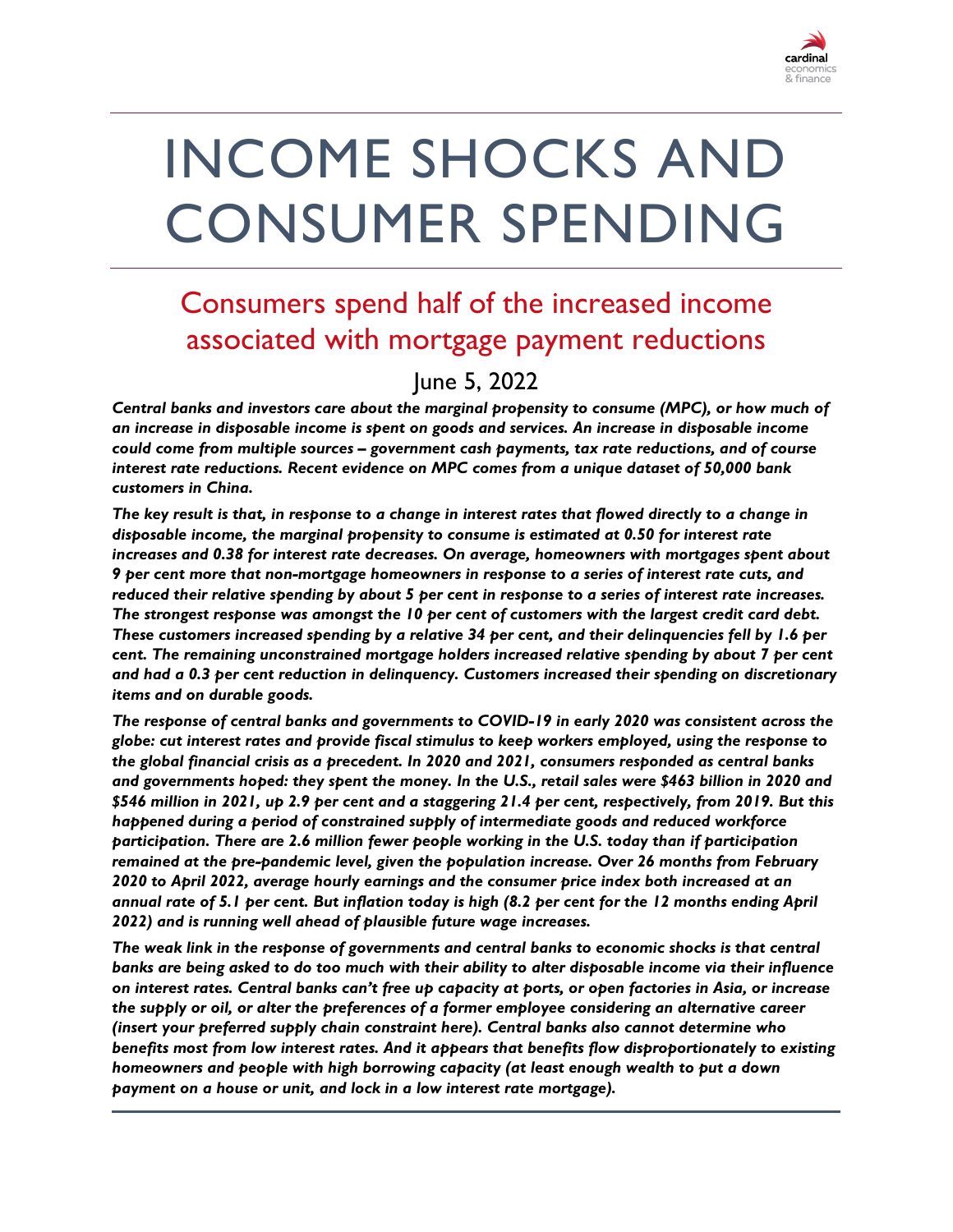

## Introduction

Central banks and investors care about the marginal propensity to consume (MPC), or how much of an increase in disposable income will be spent on goods and services. In this note, I summarize a recent publication in which researchers estimate MPC using a unique dataset of homeowners in China (summarized in Table 1). This is followed by a comment on central banks' response to COVID-19. I suggest that consumers responded exactly as central banks hoped, and that the current situation in which inflation is running ahead of reasonable wage growth expectations is the result of central banks being asked to do too much. Central banks cannot overcome real economic frictions (ports, factories, oil, employees) and cannot determine who benefits most from sustained low interest rates (existing homeowners and potential homeowners with borrowing capacity).

| China              | Mortgages are adjustable rate mortgages.                                                                                                                           |
|--------------------|--------------------------------------------------------------------------------------------------------------------------------------------------------------------|
|                    | Home loan rates under central bank control.                                                                                                                        |
| <b>Dataset</b>     | ~50,000 homeowners (16 per cent with mortgages).                                                                                                                   |
|                    | Credit card spending, balances and delinquencies.                                                                                                                  |
|                    | Sub-sample of individual loan terms.                                                                                                                               |
| Consumer response  | Home loan rates fell by about 2.3 per cent from January to June 2009 (announced                                                                                    |
| to a rate decrease | September to December 2008).                                                                                                                                       |
|                    | Relative credit card spending for mortgage holders increased by 8 per cent<br>compared to homeowners without mortgages.                                            |
|                    | Relative delinquencies fell by 0.4 per cent.                                                                                                                       |
|                    | For every 100 RMB increase in monthly disposable income, relative spending<br>increased by 28 RMB.                                                                 |
|                    | During the rate decrease period, the relative increase in spending for customers<br>with the highest 10 per cent of credit card balances increased by 34 per cent. |
|                    | Relative increase in spending was 9 per cent on discretionary purchases versus 1<br>per cent on non-discretionary purchases.                                       |
|                    | Relative increase in spending on non-durable goods was 7 per cent versus 1 per<br>cent on durable goods.                                                           |
|                    | Marginal propensity to consume estimated at 0.50.                                                                                                                  |
| Consumer response  | Home loan rates increased by about 1.8 per cent over 2011 and 2012.                                                                                                |
| to a rate increase | Relative credit card spending decreased by 5 per cent compared to homeowners<br>without mortgages.                                                                 |
|                    | Relative debt increased by 22 per cent.                                                                                                                            |
|                    | Marginal propensity to consume estimated at 0.38.                                                                                                                  |

#### **Table 1. Recent evidence**

## Monetary policy and the marginal propensity to consume

With inflation of 8.3 per cent in the United States (U.S.)<sup>[1](#page-6-0)</sup> and 8.1 per cent in Europe,<sup>[2](#page-6-1)</sup> central bankers and investors face the challenging task of understanding consumer behavior. Central banks have a blunt instrument to keep inflation within tolerable levels – monetary policy – which in the U.S. means buying and selling short-term government securities to shift the target cash rate and have this flow in an indirect way to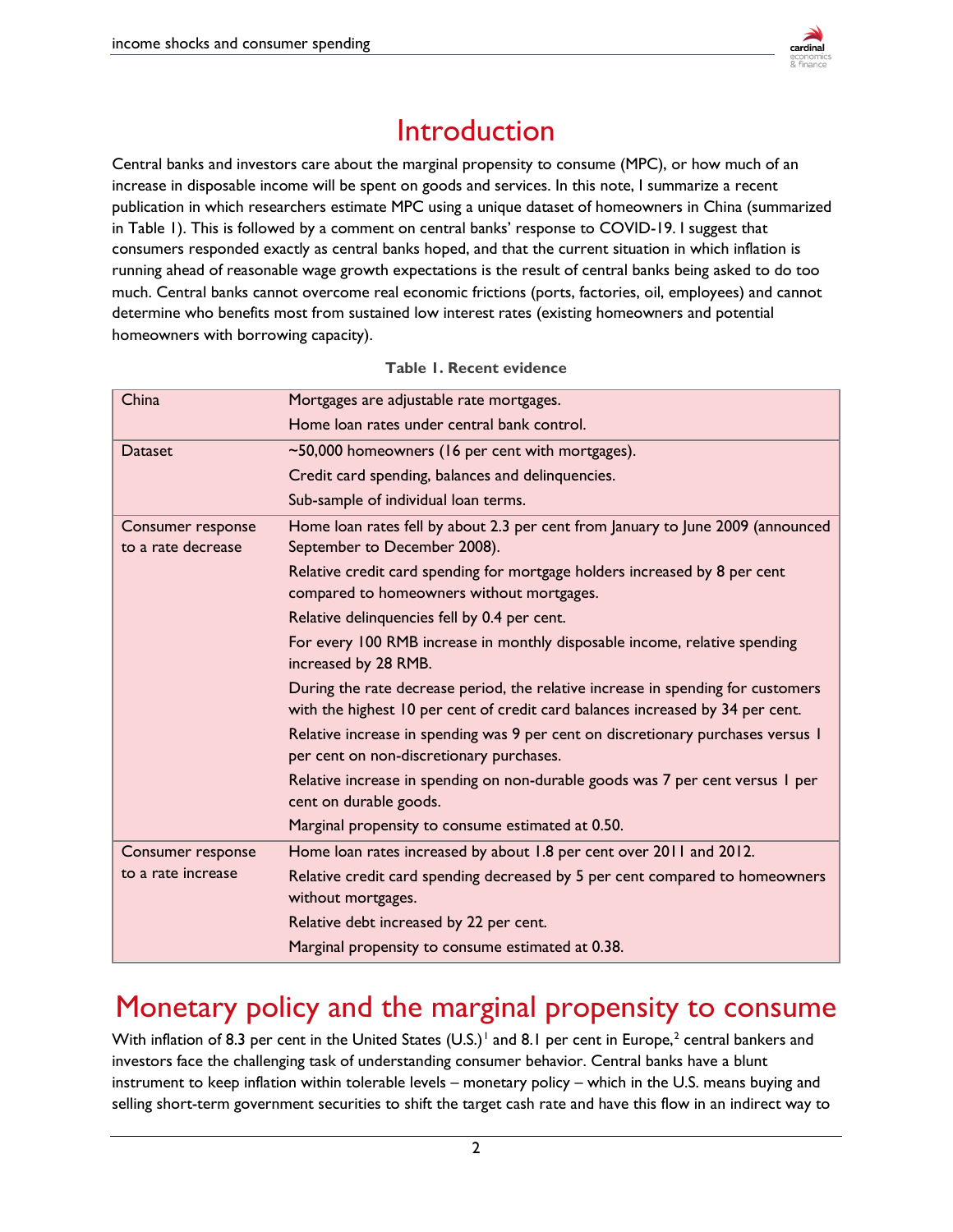

mortgage rates on home loans. Central banks also buy and sell long-dated government securities and mortgage-backed securities to influence yields at the long end of the yield curve. On June 1, 2022 the U.S. Federal Reserve held \$5.8 trillion of Treasury Securities and \$2.7 billion of mortgage-backed securities amongst total assets of \$8.9 trillion.<sup>[3](#page-6-2)</sup> U.S. Federal reserve assets were \$4.2 billion, and \$0.9 billion, respectively, on February 26, 2020, and on September 3, 2008.<sup>[4](#page-6-3)</sup>

Understanding MPC is crucial for setting monetary policy and portfolio analysis. For instance, higher MPC means higher earnings for consumer discretionary stocks in response to an increase in disposable income. An increase in disposable income could come from multiple sources – government cash payments in response to a negative economic shock, tax rate reductions, and of course interest rate reductions.

## China setting and a detailed bank customer dataset

A recent paper using data from China provides insights into consumer behavior.<sup>[5](#page-6-4)</sup> The China setting is useful because in China all mortgages are adjustable rate mortgages (ARMs) so a change in interest rates flows directly to a change in disposable income of mortgage holders. In the U.S., most mortgages are fixed-rate mortgages, which means that interest rate changes only indirectly flow through to changes in disposable income of mortgage holders. If interest rates fall, households with fixed rate mortgages only experience an increase in disposable income if they refinance. If interest rates rise, there will be reduced demand for new mortgages, but fixed rate mortgage holders will have unchanged disposable income. In addition, in China the relationship between mortgage rates and long-term benchmark rates is under government control. Mortgage finance comes from two sources: the Housing Provident Fund (HPF) and commercial banks. Loans from the HPF are generally not large enough to cover house purchases (the researchers estimate market shares of 82.5 per cent for commercial loans and 17.5 per cent for HPF loans).<sup>[6](#page-6-5)</sup> The HPF loan rate is set by the PBC and the commercial loan rate is set as a multiplier of the long-term benchmark rate. So, the researchers have good information about home loan interest rates, and how benchmark interest rate changes flow to home interest rate changes.

The researchers also have access to a comprehensive dataset of customer information for an individual bank. Data includes information on credit card statements, demographic information, whether customers were homeowners with or without mortgages, and mortgage terms for a sub-set of borrowers who initiated their mortgage with the bank. This dataset allowed the researchers to estimate how an increase in disposable income associated with interest rate changes flowed through to consumption: How much did customers spend and what did they spend it on?

## Evidence from the global financial crisis

#### Home loan rates fell by 2.30 per cent in late 2008

In 2008 the People's Bank of China (PBC) announced five interest rate cuts, starting on September 15, 2008, and ending on December 22, 2008. The long-term benchmark interest rate was cut from 7.83 per cent to 5.94 per cent, a reduction of 1.89 per cent. The new interest rates did not come into effect until January 1, 2009. This was associated with a reduction in the multiplier used to convert the long-term benchmark rate to a home loan rate. The multiplier decreased from 0.85 to 0.70, so the commercial loan rate decreased from 6.66 per cent (0.85  $\times$  7.83 per cent) to 4.16 per cent (0.70  $\times$  5.94 per cent), a decline of 2.50 per cent. The HPF rate fell from 5.22 per cent to 3.87 per cent, a fall of 1.35 per cent. Given the researchers' estimated 82.5 per cent market share for commercial loans, the average home loan interest rate fell from 6.40 per cent to 4.10 per cent, a fall of 2.30 per cent.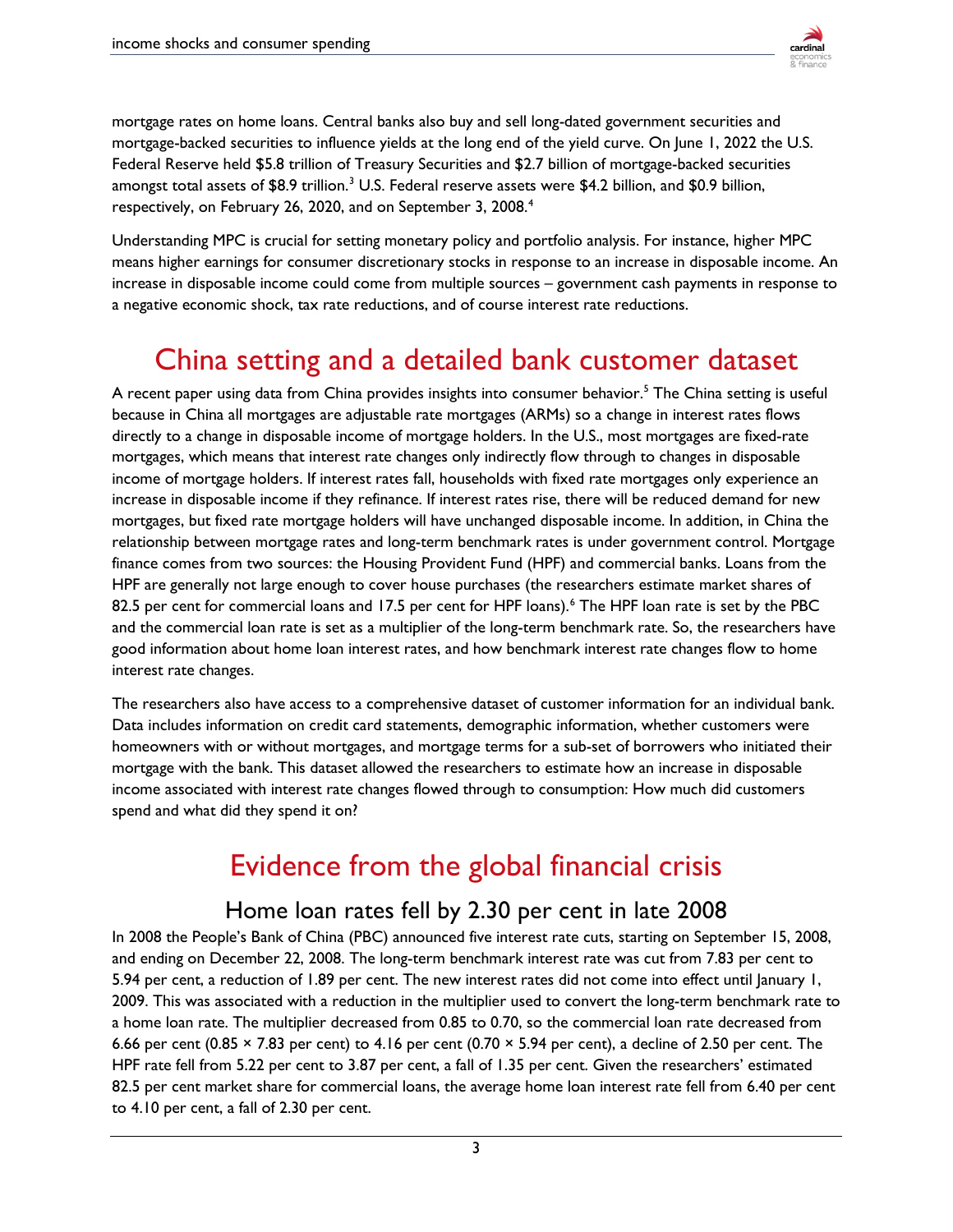

### Consumer response to a rate reduction

The researchers analyzed a sample of 7,896 homeowners with mortgages and 41,664 homeowners without mortgages, excluding customers under the age of 18 and over the age of 65. The typical customer is 36 years old, married (87 per cent), has one child (average dependents = 0.60) and spends 2,886 RMB (\$433) per month on their credit card. 1.[7](#page-6-6) per cent of customers are more than 60 days past due on their credit card.<sup>7</sup>

The researchers estimate that, during September 2008 to December 2008 (when rate reductions were announced but not implemented), homeowners with mortgages increased their credit card spending by 8.0 per cent relative to homeowners without mortgages. During January to June 2009 (when rate reductions were in effect), the estimated relative credit card spending increase is 8.7 per cent. The delinquency rate also dropped by a relative  $0.4$  per cent for homeowners with mortgages during lanuary to lune 2009.<sup>8</sup>

The researchers also conducted analysis exclusively on the sub-sample of mortgage-holders who originated mortgage loans from the bank providing the sample. The researchers estimated each borrowers' change in disposable income with reference to the borrowers' loan origination date, maturity date and principal. The researchers estimated that, for every 100 RMB increase in monthly disposable income, credit card spending increased by 29 RMB from September to December 2008 (prior to the rate increase taking effect) and by 28 RMB from January to June 2009 (subsequent to the rate increase taking effect).<sup>9</sup>

#### Customer response to a rate increase

From October 2010 to July 2011, the central bank announced five interest rate increases which culminated in the long-term benchmark interest rate increasing to 7.05 per cent. From January 2012, the multiplier used to set commercial loan rates reverted to  $0.85$ .<sup>[10](#page-6-9)</sup> These changes meant that the commercial mortgage rate reverted back to 5.99 per cent (recall that prior to September 15, 2008 the commercial mortgage rate was 6.66 per cent, and it fell to 4.16 per cent by December 22, 2008 with these changes taking effect on January 1, 2009).<sup>[11](#page-6-10)</sup> In a regression that now incorporates periods of interest rate increases as well as decreases, the researchers found that relative spending by mortgage holders decreased by 5.3 per cent in 2012 (not statistically significant), compared to the baseline estimate from January to August 2008; and the increase in spending over the interest rate increase period of January to June 2009 is 10.6 per cent.<sup>[12](#page-6-11)</sup> The relative increase in debt for mortgage holders was an estimated 22.2 per cent in 2012. In contrast, during the interest rate reduction period of January to June 2009 the relative decrease in debt was 3.4 per cent.

#### Marginal propensity to consume

The researchers estimate the MPC associated with an interest rate cut is 0.50, six months after the announcement of an interest rate cut; and 0.38 six months after the announcement of an interest rate increase.<sup>[13](#page-6-12)</sup> These MPC estimates are based upon the relative increased and decreased spending of mortgage holders versus outright homeowners during the periods of interest rate increases and decreases. To place the MPC estimates in context, the researchers estimate that when interest rates fell, the average monthly increase in disposable income in China was 5.71 billion RMB (\$0.857 billion) in 2009. The MPC estimates of 0.50 and 0.38 correspond to an annual increase in GDP of 0.10 per cent and 0.08 per cent, respectively.<sup>14</sup>

#### Cash-constrained consumers were most sensitive to a change in disposable income

The researchers split the sample into constrained and unconstrained customers, with constrained customers defined as those with credit card debt in the top 10 per cent of the sample. Constrained customers with mortgages increased their spending by a relative 33.8 per cent when interest rates were reduced, compared to just 10.3 per cent (not statistically significant) when interest rate reductions were announced but had not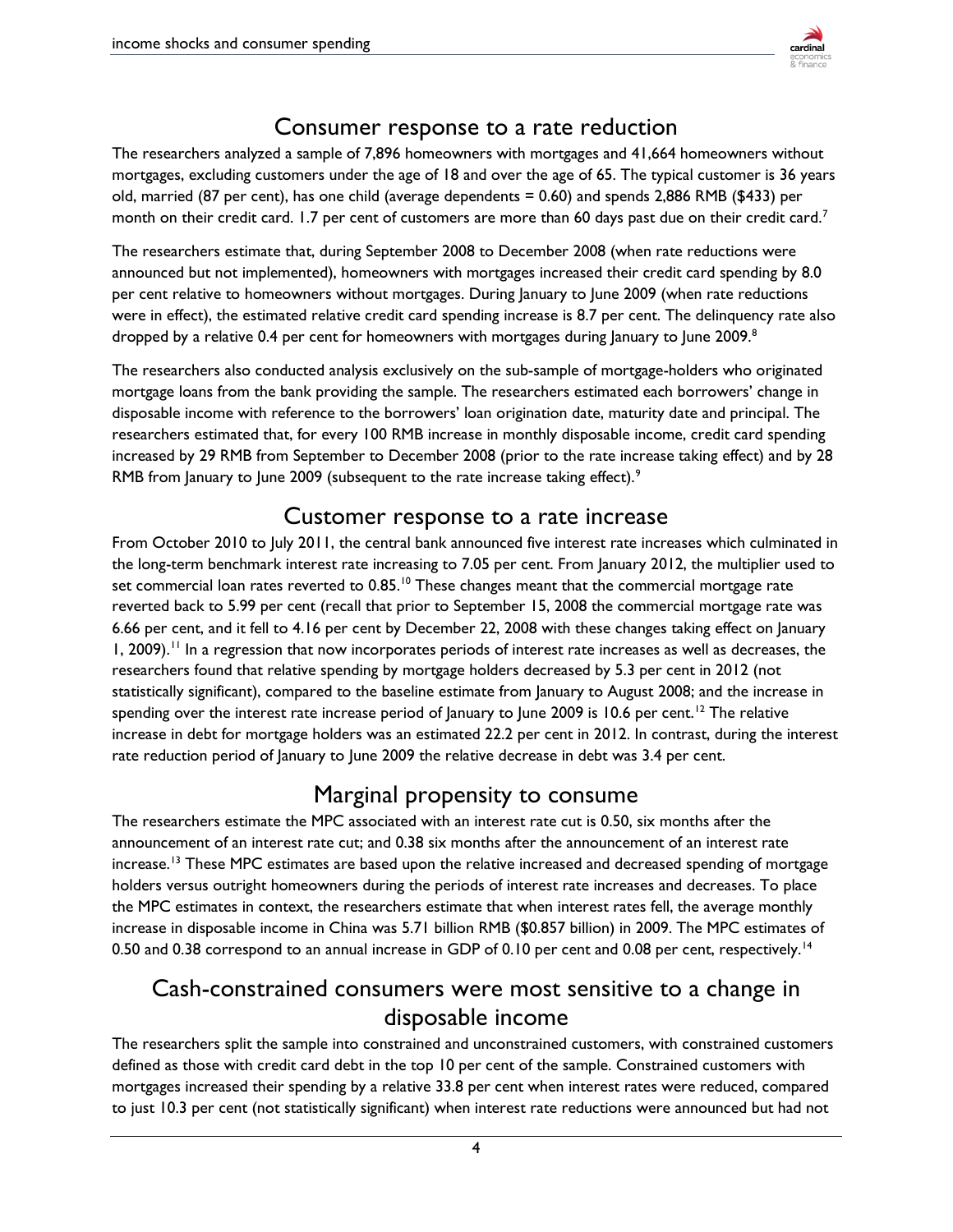

yet taken effect. In contrast, the relative increase in spending by unconstrained mortgage holders was 7.9 per cent during the announcement period, but just 5.9 per cent during the period of interest rate reductions. Credit card delinquencies fell by a relative 1.6 per cent during the interest rate reduction period for constrained mortgage holders, but by just 0.3 per cent for unconstrained mortgage holders.<sup>[15](#page-6-14)</sup>

#### Discretionary, non-durable goods spending was most sensitive to changes in disposable income

The researchers performed their analysis on sub-samples of discretionary versus non-discretionary spending (18.5 per cent of spending, defined as spending on "local conveyance and taxi," "supermarkets," "food and beverage stores," "utilities," "fuel," and "government"). The researchers found that mortgage holders had relative increased spending of 8.6 per cent on discretionary purchases during the interest rate reduction period (the figure is 5.4 per cent during the announcement period, not statistically significant). Relative spending on non-discretionary goods only increased by 1.2 per cent during the interest rate reduction period (not statistically significant) and by 2.6 per cent during the announcement period (not statistically significant).

The researchers also showed that the relative increase in spending was confined to non-durable goods. During the interest rate reduction period, mortgage holders' relative increase in spending was 6.9 per cent on durable goods (the figure was 5.5 per cent during the announcement period, not statistically significant). In contrast, the relative increase in spending on durable goods was just 1.2 per cent during the interest rate reduction period (not statistically significant) and 1.0 per cent during the announcement period (not statistically significant).

#### Result summary

The key result from the paper is that, in response to a change in interest rates that flowed directly to a change in disposable income, the marginal propensity to consume is estimated at 0.50 for interest rate increases and 0.38 for interest rate decreases. On average, homeowners with mortgages spent about 9 per cent more that non-mortgage homeowners in response to a series of interest rate cuts, and reduced their relative spending by about 5 per cent in response to a series of interest rate increases. The strongest response was amongst the 10 per cent of customers with the largest credit card debt. These customers increased spending by a relative 34 per cent, and their delinquencies fell by 1.6 per cent (that is, customers in this cohort increased spending, or paid off debt, or both). The remaining unconstrained mortgage holders increased relative spending by about 7 per cent and had a 0.3 per cent reduction in delinquency. Customers increased their spending on discretionary items, with no material change in spending on non-discretionary items; and on durable goods, with no material change in spending on non-durable goods.

## Comment: Central banks are being asked to do too much

The response of central banks and governments to COVID-19 in early 2020 was consistent across the globe: cut interest rates and provide fiscal stimulus to keep workers employed. The precedent for this response was the global financial crisis of late 2008, subsequent to which we observed a gradual increase in output and employment. There is broad agreement amongst central banks and governments that a lengthy period out of the workforce makes it harder for workers to re-enter the workforce.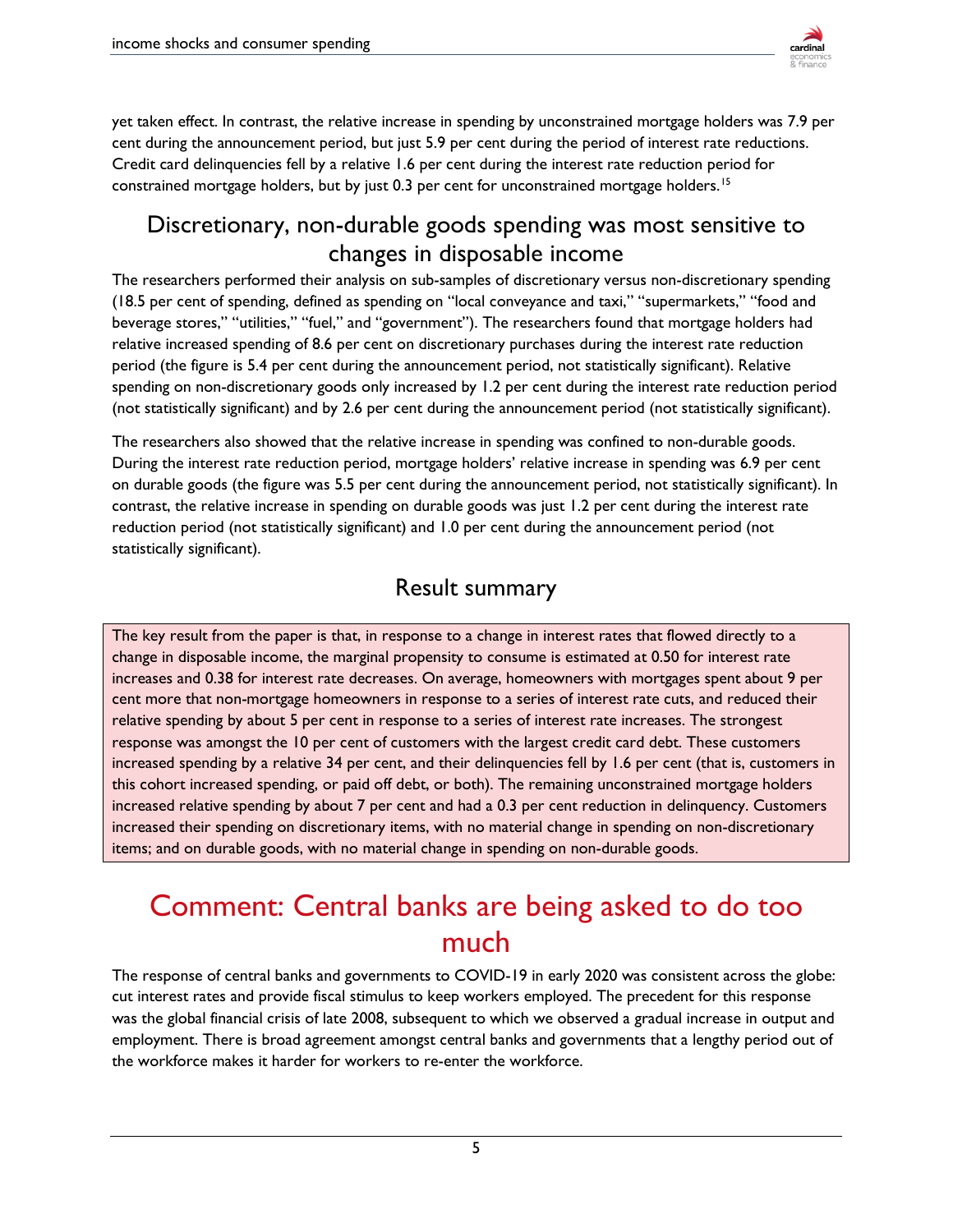

**In 2020 and 2021, consumers responded as central banks and governments hoped: they spent the money.** In the U.S., retail sales were \$463 billion in 2020 and \$546 million in 2021, up 2.9 per cent and a staggering 21.4 per cent, respectively, from 2019.<sup>[16](#page-6-15)</sup> Consumers are also likely to have been buoyed by an increase in the value of their homes and stock portfolios, in large part influenced by the Federal Reserve's purchases of long-data government bonds and mortgage-backed securities. The Federal Reserve's balance sheet continued to expand until March 2022.<sup>[17](#page-6-16)</sup> This occurred during a period of constrained supply of intermediate goods from overseas, and reduced workforce participation (the labor force 16 years and up was 164.6 billion in February 2020, and was 164.4 billion in May 2022, which represents participation rates of 63.4 per cent and 62.3 per cent, respectively).<sup>18</sup> There are 2.6 million fewer people working in the U.S. today than if participation remained at the pre-pandemic level, given the population increase.

This means that inflation today is high (8.2 per cent for the 12 months ending April 2022) and is running well ahead of plausible future wage increases. But over the course of the pandemic, average hourly wages and price changes have been approximately the same. In February 2020 the seasonally-adjusted average hourly wage of private sector employees was \$28.56. By April 2021, this figure had increased by 11.5 per cent to \$31.85, an annual increase of 5.1 per cent.<sup>19</sup> Average hourly wages increased instantaneously because wages were maintained but less hours were recorded. The corresponding change to the consumer price index is 11.4 per cent, also an annual increase of 5.1 per cent (a 1.1 per cent fall over two months following by annual increases of 4.2 per cent and 8.2 per cent; Figure 1).<sup>[20](#page-6-19)</sup> The problem, of course, is that inflation could continue to run at rates well above wages increases.





The weak link in the response of governments and central banks to economic shocks is that central banks are being asked to do too much with their ability to alter disposable income via their influence on interest rates. The evidence from the two most recent crises, and from the research paper reviewed here, is that consumers will spend a large portion of any increase in disposable income, especially if they are cashconstrained; and that ongoing spending will help to maintain employment and wages without unmanageable inflation **provided businesses can operate as normal.** But central banks can't free up capacity at ports, or open factories in Asia, or increase the supply or oil, or alter the preferences of a former employee considering an alternative career (insert your preferred supply chain constraint here). Central banks also cannot determine who benefits most from low interest rates. And it appears that benefits flow